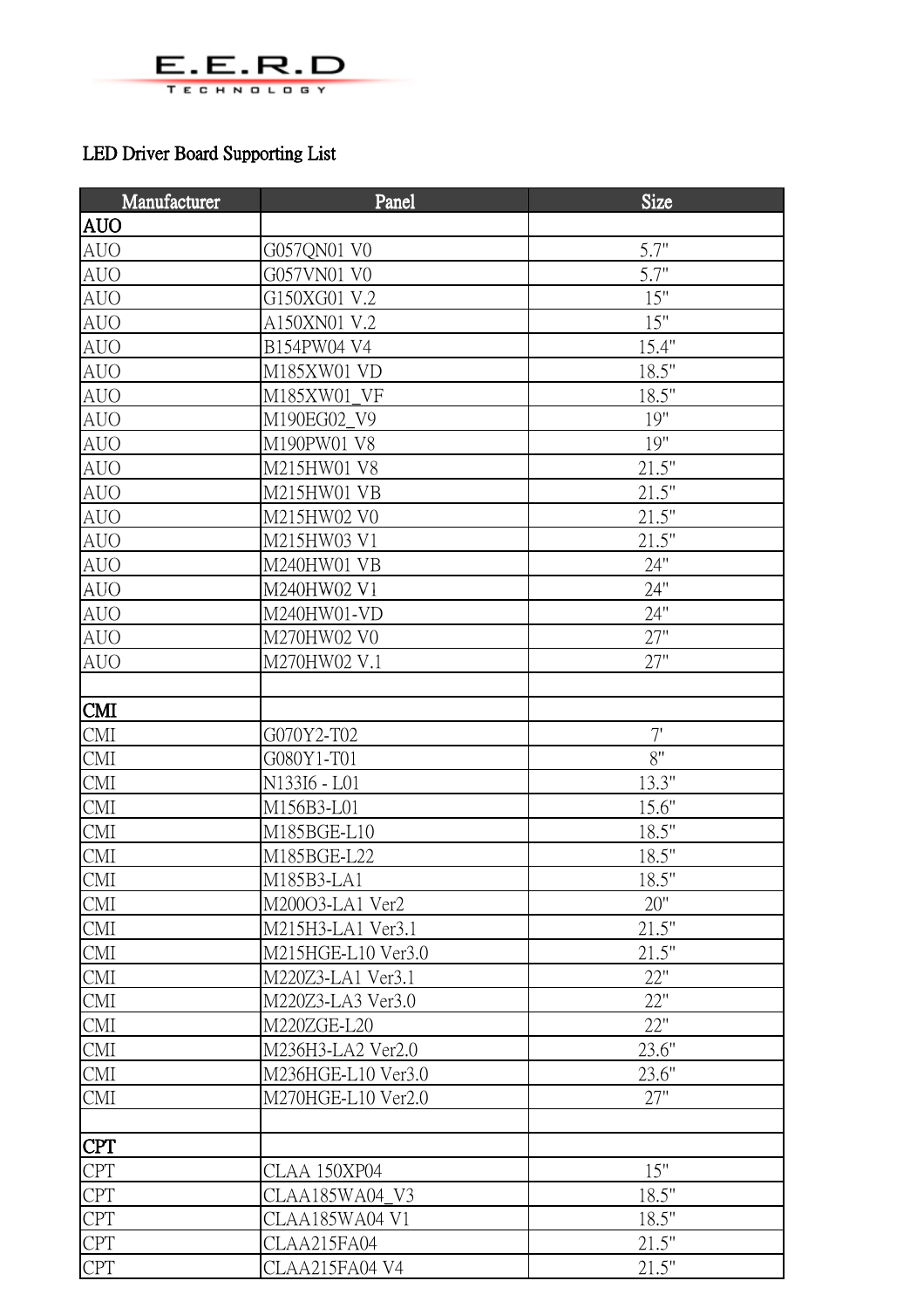| HannStar          |                  |          |
|-------------------|------------------|----------|
| HannStar          | HSD190MEN5 A00   | 19"      |
|                   |                  |          |
| Innolux           |                  |          |
| Innolux           | MT185GW01 V.1    | 18.5"    |
| <b>Innolux</b>    | MT190AW02 V.3    | 19"      |
| Innolux           | MT190EN02V.W     | 19"      |
|                   |                  |          |
| LG                |                  |          |
| ${\rm LG}$        | LP133WX2-TLC1    | 13.3"    |
| LG                | LP154WP2         | 15.4"    |
| LG                | LP154WP3         | 15.4"    |
| LG                | LP154WX7         | 15.4"    |
| LG                |                  |          |
| ${\rm LG}$        | LM215WF3 V1.0    | 21.5"    |
| LG                | LM230WF3_V0.1    | 23"      |
| Mitsubishi        |                  |          |
| Mitsubishi        | AA050MC02        | 5"       |
| Mitsubishi        | AA065VD01        | 6.5"     |
| Mitsubishi        | AA084XB01        | 8.4"     |
| Mitsubishi        | AA084XB11        | 8.4"     |
| Mitsubishi        | AA084SB01        | 8.4"     |
| Mitsubishi        | AA090MF01        | 9"       |
| Mitsubishi        | AA104VH02        | 10.4"    |
| Mitsubishi        | AA104VH12        | 10.4"    |
| Mitsubishi        | AA104XD02        | 10.4"    |
| Mitsubishi        | AA104XD12        | 10.4"    |
| Mitsubishi        | AA104SH12        | 10.4"    |
| Mitsubishi        | AA121SM02        | 12.1"    |
| Mitsubishi        | AA121XL01        | 12.1"    |
| Mitsubishi        | AA121XK01        | 12.1"    |
| Mitsubishi        | AA121XK02        | 12.1"    |
| Mitsubishi        | AA150XS01        | 15"      |
| Mitsubishi        | AA150XT01        | 15"      |
| Mitsubishi        | AA150XT11        | 15"      |
| Mitsubishi        | AA175TD01        | 17.5"    |
| Mitsubishi        | AA190EA01        | 19"      |
|                   |                  |          |
|                   |                  |          |
| <b>NEC</b>        |                  |          |
| <b>NEC</b>        | NL6448BC18-01    | 5.7"     |
| NEC               | NL10276BC13-01C  | 6.5"     |
| NEC               | NL6448BC26-20F   | 8.4"     |
|                   |                  |          |
| <b>PVI</b>        |                  |          |
| PVI               | PD050VL1         | 5"<br>7" |
| PVI               | PM070WX5 V2      |          |
|                   |                  |          |
| <b>SGD</b><br>SGD | GKTV57NNAD1E0-VB | 5.7"     |
|                   | GVTW70SNAG1E0-VA | 7"       |
| SGD               |                  |          |